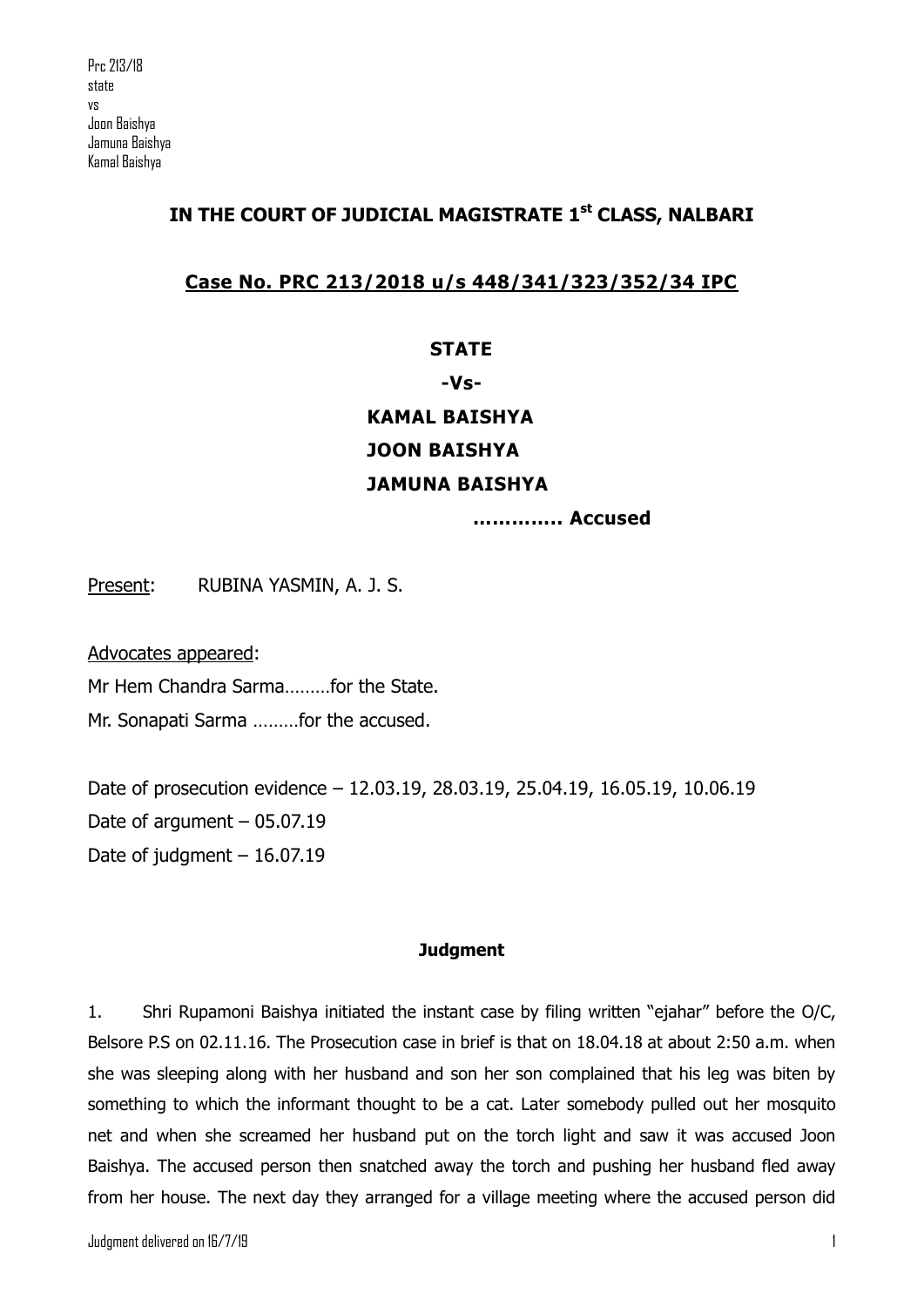Prc 213/18 state vs Joon Baishya Jamuna Baishya Kamal Baishya

not appear so they were suggested to call the accused person on their own. She, her daughter and son went to the accused persons house where the other accused persons Kamal Baishya and Jamuna Baishya beat her children and also torn her clothes. She further alleged that accused Jamuna has dragged her daughter by pulling her hair and also disrobed her pants.

2. On receipt of the "ejahar" police has registered the case as Belsore P.S. case No. 70/18 u/s 448/323/354/427/511/34 IPC and investigated the matter. On completion of investigation, police filed charge sheet against the accused persons Joon Baishya u/s 448/511 IPC and Kamal Baishya and Jamuna Baishya u/s 323/352/341/34 IPC.

3. During trial, the accused persons were allowed to go on bail. Relevant copies of the documents were furnished to the accused person u/s 207 CrPC. Upon perusal of materials on record and after hearing both sides, sufficient materials were found against the accused person Joon Baishya u/s 448 and against Kamal Baishya and Jamuna Baishya u/s 323/352/341/34 IPC. The particulars of the offences were explained to the accused persons to which they pleaded not guilty and claimed to be tried.

4. Prosecution in support of the case examined as many as 7 witnesses. Defence side did not examine any witness in support of their defence. The examination of the accused person u/s 313 was taken in which they denied all allegations levelled against them. Defence declined to adduce evidence on their behalf.

5. I have heard argument of both sides.

#### **Points For Determination**

6. Upon hearing and perusal of the record, I have framed the following points for determination:

• Whether the accused person Joon Baishya on 18.04.18 at about 2:50 a.m. committed house trespass and thereby committed an offence punishable under section 448 IPC?

• Whether the accused persons Kamal Baishya and Jamuna Basihya on 21.04.18 at about 6 p.m. in Bongaon under Belsore PS in furtherance of common intention has wrongfully restrained the accused person and thereby committed an offence punishable under section 341 IPC?

• Whether the accused persons on 21.04.18 at about 6 p.m. in Bongaon under Belsore PS in furtherance of common intention has voluntarily caused hurt to the informant and thereby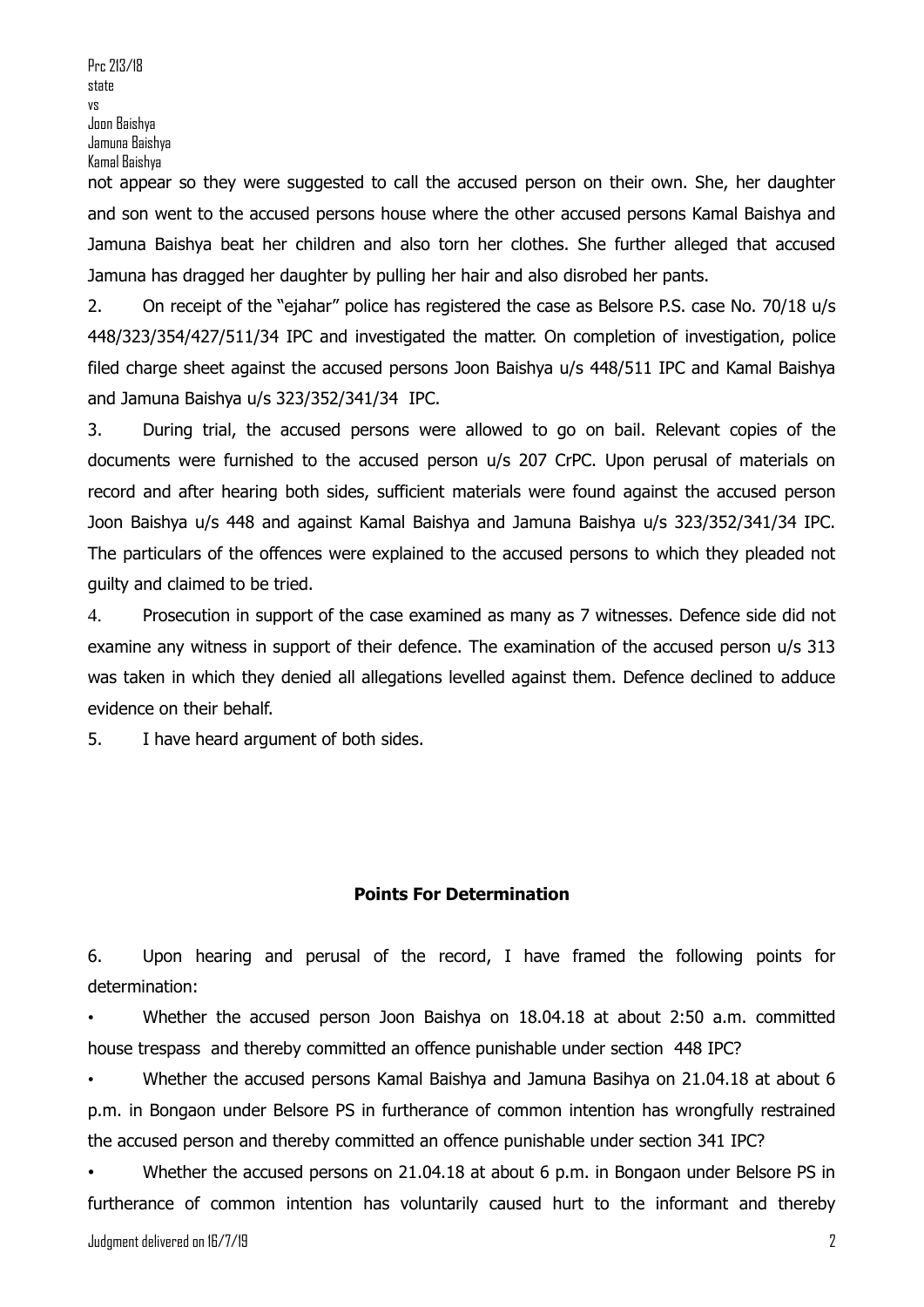Prc 213/18 state vs Joon Baishya Jamuna Baishya Kamal Baishya committed an offence punishable under scetion 323 IPC?

Whether the accused persons on same date, time and place in furtherance of common intention has used criminal force or assaulted the victim and thereby committed an offence punishable u/s 352 IPC?

#### **Discussions, Decisions and Reasons Thereof**

1. I have carefully gone through the entire evidence on record and materials placed before me. 2. Pw 1 Rupamoni Baishya deosed in her evidence that the occurrenece took place on 18.4.18 at about 2:30-3 a.m. She stated that she and her husband were sleeping in one room and her son was also sleeping near their bed. Suddenly his son Himangshu complained her that something has biten his finger. She thought it to be their cat. After 15 mins somebody pulled their mosquito net. When her husband put on the torch light they saw Joon Baishya near their bed. When her husband tried to catch him he snatched the torch and oushing her husband he escaped. Later a village meeting was held but the accused person did not appear so they suggested them to call the accused person. So she, her daughter Barakha Baishya and Himangshu went to accused person's house and asked whether Joon Baishya is present then Jamuna Baishya abused them with filthy language and beat her daughter with her hand and later brought one bamboo and beat them. She further stated that Jamuna Baishya pressed her daughter's neck and hurt her. Later the neighbour came for their rescue and took them to police station and then she filed the ejahar. The police then took them for medical examination.

3. During her cross examination she stated that she has filed the ejahar after three days of the occurrence and that she has not mentioned the reason of delay in ejahar. She stated that Bhabani Baishya and Prasanna Baishya resides near their place. She stated that at the time of occurrence no other people were present. Whe she saw Joon Baishya she raised hue and cry. Hearing her scream Jagen Baishya, Prasanna Basihya, Tutu Baishya came to their place.

4. Pw 2 Prasanna Baishya deposed in his evidence that on 18.4.18 he heard scream in informant's house. He stays near their house. Hearing her scream he came out and saw Joon Baishya running out of informant's house. He further stated that he and informant's husband followed him till his house and when they reached joon's house his wife told them that he was not at home and so they came back. He further stated that informant's husband Akan Baishya told him that Joon Baishya was hiding in their house and when he saw him a heated altercation took place between them. Later a villag meeting was held but the accused did not appear. So after 2 days Rupa Baishya and her daughter went to call the accused, Kamal Baishya and his sisiter in law beat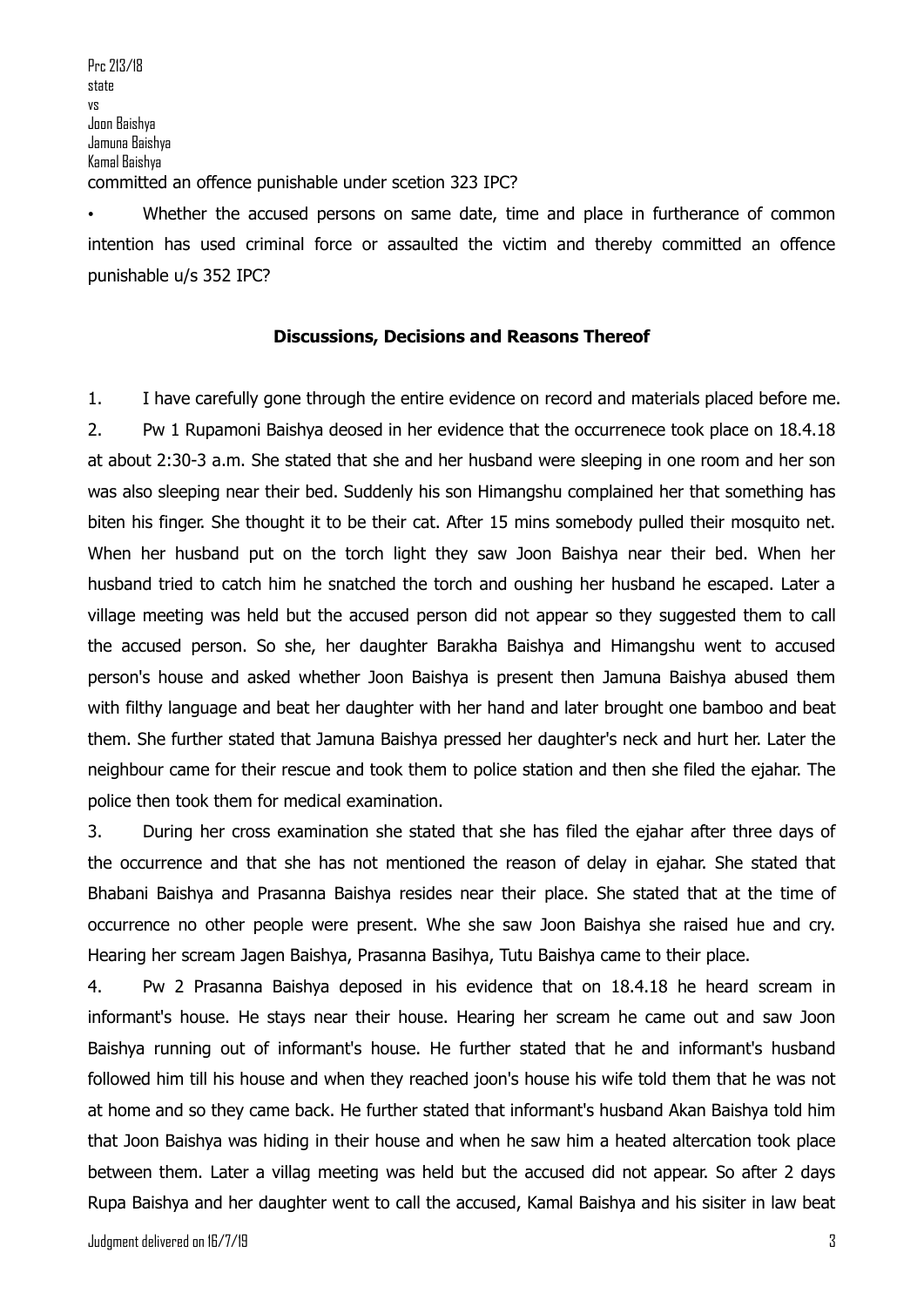Prc 213/18 state vs Joon Baishya Jamuna Baishya Kamal Baishya them. Hearing this they went to their house.

5. During his cross he stated that Rupa Baishya is his nearest neighbour. Dharani Baishya stays in between Rupa and his house. At the time of occurrence Dharani Baishya, Jogen Baishya, came to PO. He denied all other suggestions put forwarded by the defence side.

6. Pw 3 Himangshu Baishya deposed in his evidence that on the date of occurrence when he was sleeping in the middle of the night something bite on his leg. When he told her mother she thought it to be their cat. After 10 mins somebody pulled the mosquito net of his mother. When his father put on the torch light they saw Joon Baishya near their bed. When his father tried to catch him he pushed him away and escaped. After hearing their sceam their neighbours came to their house. They followed to catch Joon baishya but failed. Later a village meeting was held but the accused person did not appear so they suggested his mother to call the accused person. So his mother and sister went to accused person's house where Jamuna Baishya and Kamal Baishya abused them with filthy language and beat them. So he went there where he too was attacked by them.

7. During his cross examination he stated that they have one room. He stays along with his father and mother. His sister Barakha stays in same boundary but in different house. He further stated that when his mother went to call Joon Baishya he was playing cricket with Dipul Baishya, Nayan Baishya, and Diganta Baishya. At the time of occurrence Jogen Baishya, prasanna Baishya, Dharani Baishya came to their house. He further stated that when his mother went to call Joon Baishya he did not do anything on that day.

8. Pw 4 Dharani Baishya deposed in his evidence that on 18.4.18 at about 2 a.m. He heard hue and cry near their house. He then came out and heard that Joon Baishya entered the house of Rupamoni Baishya. During his cross examination he stated that he has not seen the occurrence.

9. Pw 5 Suren Baishya also deposed to the tune of Pw 4.

10. Pw 6 Dr. Ashok Sarma deposed in his evidence that on 21.04.18 at 9 p.m. while he was in his duty in Belsore Model Hospital he examined Himangshu Baishya and found abrasions over anterior aspect of right thigh measuring size about 0.5cm x .5 cm with fresh bleeding. His opinion is Injury is simple caused by blunt object. On the same day he examined Barakha Baishya and Rupamoni Baishya but he found no external injury on them. Moreover they did not furnish the investigation report so he could not ascertain the nature of injury. Exhibit 2, 3 and 4 are the injury report.

11. During his cross examination he stated that injury mentioned in ex 2 might cause by falling on hard substance.

Judgment delivered on 16/7/19 4 12. Pw 7 Bhaskar Kalita is the investigating officer of this case. He deposed the regular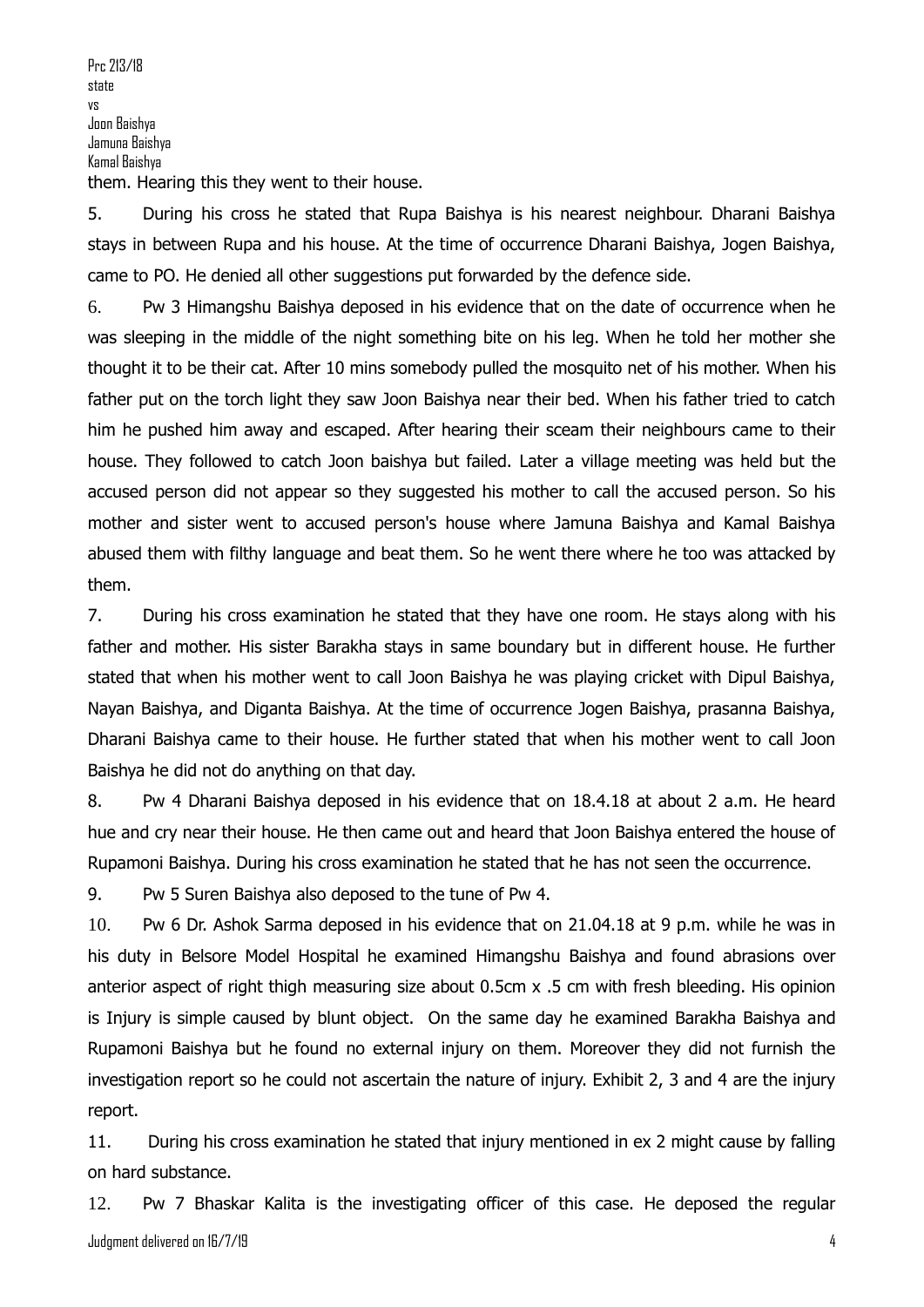procedure for investigation. During his cross he stated that the occurrence took place on 18.4.18 and ejahar was filed on 21.4.18. One ejahar was filed on the basis of two occurrence. He stated that he has not seized anything. He stated that Rupamoni Baishya has not stated before him that she raused hue and cry when she saw Joon Baishya. She has not stated that she went to call the accused person and that she has not stated anything about Kamal Baishya. Pw Himangshu Baishya did not state that he chased Joon Baishya when he saw him in his house. He has not stated that he saw Joon at the edge of her mother's bed. He has not stated that when his mother and he went to call the accused the accused persons have beaten his mother. He stated that Prasanna Baishya has stated before him that he saw Joon Baishya running but he did not state that he was running out of informant's house. He did not state that when the victim went to call the accused the latter beat them.

13. On going through the entire evidence on record it transpires that the informant in her ejahar has mentioned about two occurrence one that happened on 18.04.18 and the other on 21.04.18. Pw 1 stated that on 18.04.18 when she, her husband and so was sleeping her son complained her that something has biten his leg and that Pw 1 thought it to be a cat. Later someone put off her mosquito net and when her husband put on the torch light she saw it was Joon Baishya. Pw 3 Himangshu Baishya corroborated the version of Pw 1 to this extent. Pw 2 though have not seen the occurrence as it took place inside the informant's room yet he has seen the accused person Joon baishya running out of the informant's house. He stated that when he heard informant's scream he came out and saw Joon Baishya was running. Therefore his statement becomes relevant u/s 6 of Indian Evidence Act forming part of the same transaction. The learned counsel for the accused when put the statement before I/o to confirm as to whether Pw 2 has stated the same in 161 CrPc statement it is seen that he has stated that he saw Joon Baishya running though he did not state that he came out of informant's house. It seems a minor contradiction which do not doubt the prosecution case as it is highly unbelievable for a person to run in the road at 2 a.m. in the late night without any reason. Here presumption can be drawn that the accused came out of informant's house as he was seen inside the room by Pw 1 and Pw 3 and he running afterwards by Pw 2. The learned counsel for the accused argued that informant has mentioned in her ejahar that accused Kamal Baishya and Joon Baishya both were present at her house but during her evidence she deposed nothing about Kamal Baishya which creates a doubt to the prosecution case. On perusal of the ejahar it transpires that informant has mentioned only about Joon Baishya being present inside her house and not Kamal Baishya. Ld. Counsel for the accused also argued that the informant has lodged the ejahar after 3 days of the occurrence but has failed to mention any reason of delay. At this point I would like to point here that all the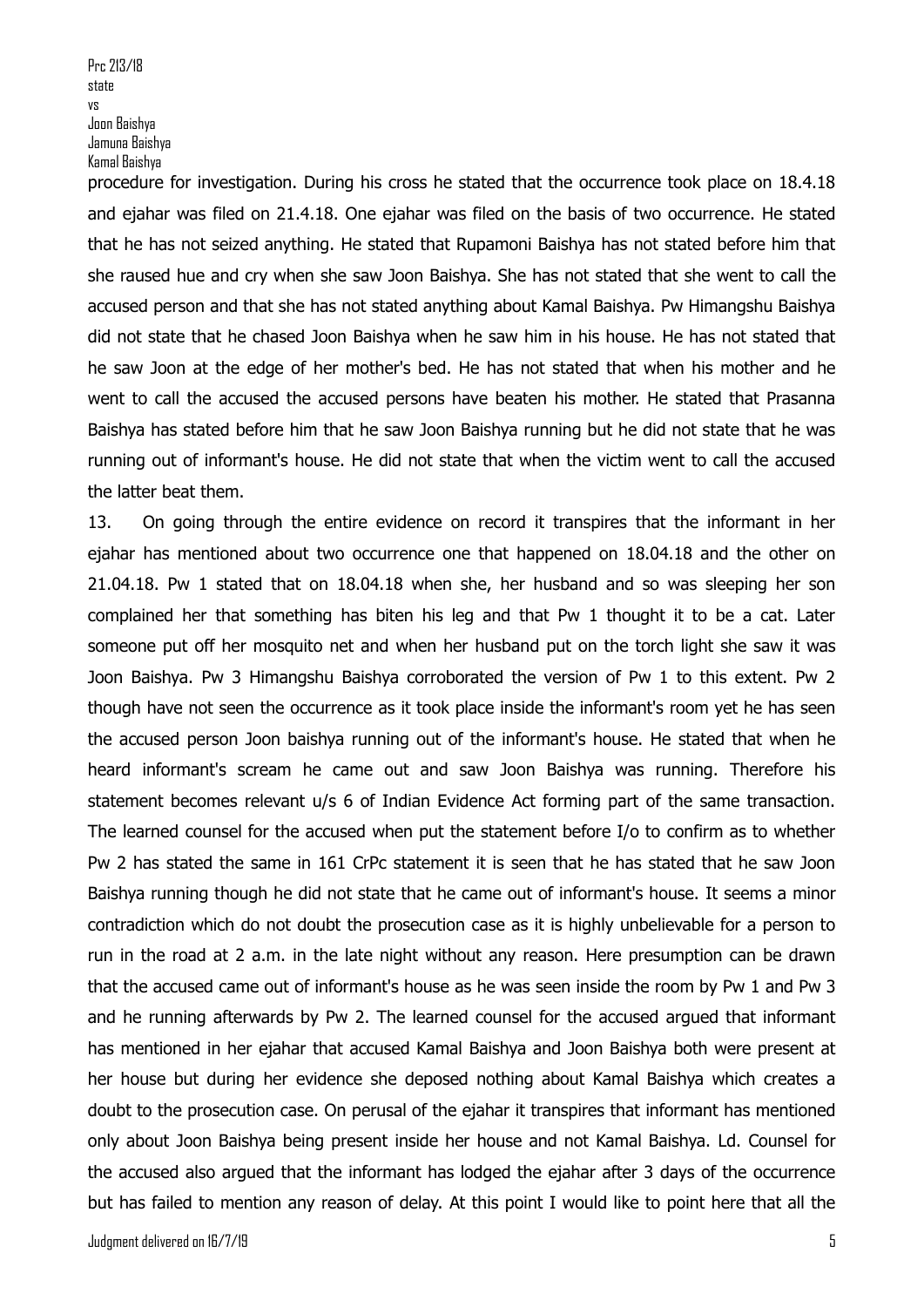Prc 213/18 state vs Joon Baishya Jamuna Baishya Kamal Baishya

three witnesses Pw 1, 2 and 3 have corroborated the fact that the informant arranged a village meeting and perusal of the evidence of Pw 3 reveals that the said meeting was held for three days and on the last date when they were beaten they filed the ejahar. Hence the delay in filing the ejahar cannot be ground for the acquittal of the accused Joon when prosecution has been able to prove the case otherwise. Learned counsel also argued that prosecution has failed to bring the informant's husband who was a vital witness to the incident. It is agreed that prosecution has been at fault in non procuring the attendance of the husband of informant as witness but the prosecution case cannot be brushed aside only at this point when they have been able to bring out the corrobation between the witnesses who happened to be naturally present at the time of occurrence. Moreover, defence side could not elicit anything material from the cross examination of the said witnesses with regard to the fact that accused Joon Baishya committed house trespass by entering into informant's house in order to annoy her. Further on perusal of 313 CrPc it is seen that Joon Baishya simply stated that the allegations are false without giving any explanation on his defence. Thus defence has not been able to bring out any contradiction among the witnesses with regard to section 448 IPC. Thus I found no hesitation to hold that the accused person indeed entered into the house of informant at 2:50 a.m. to annoy her and thus committed the offence of house trespass.

14. With regard to other accused persons being involved in the offence u/s 341/352/323/34 IPC many contradiction is seen among the verison of the witnesses. Perusal of the evidence of Pw 3 it is seen that he has not seen the occurrence and that he came later. Moreover he did not even state that he saw any injury upon the victim. Pw 1 in her ejahar stated that when they went to call the accused Joon Baishya, Jamuna Baishya and Kamal Baishya beat her daughter and son. But during her evidence she stated that accused persons has beaten her and her daughter. She has not mentioned anything about her son which contradicts the statement made in the ejahar. She further stated that the accused person beat them with a bamboo and that Jamuna Baishya pressed her daughter's neck but medical report shows that both she and her daughter had sustained no external injury. If a person is beaten with bamboo it is highly unlikley that the said person would sustain no external injury. Further no other witnesses have stated that victims were beaten by bamboo. Moreover Pw 1 stated that both her son and daughter went with her. But Pw 3 stated that he went later after having heard that his mother was beaten. However he only stated that he was attacked but he failed to mention clearly as to how, who and with what he was attacked. Pw 2 did not state about any injury sustained by Pw 3 but medical report suggests that it was Pw 3 who had got simple injury. Pw 3 himslef has not stated anything about his injuries. Thus there is contradiction seen between the witnesses with regard to the injuries sustained. Further the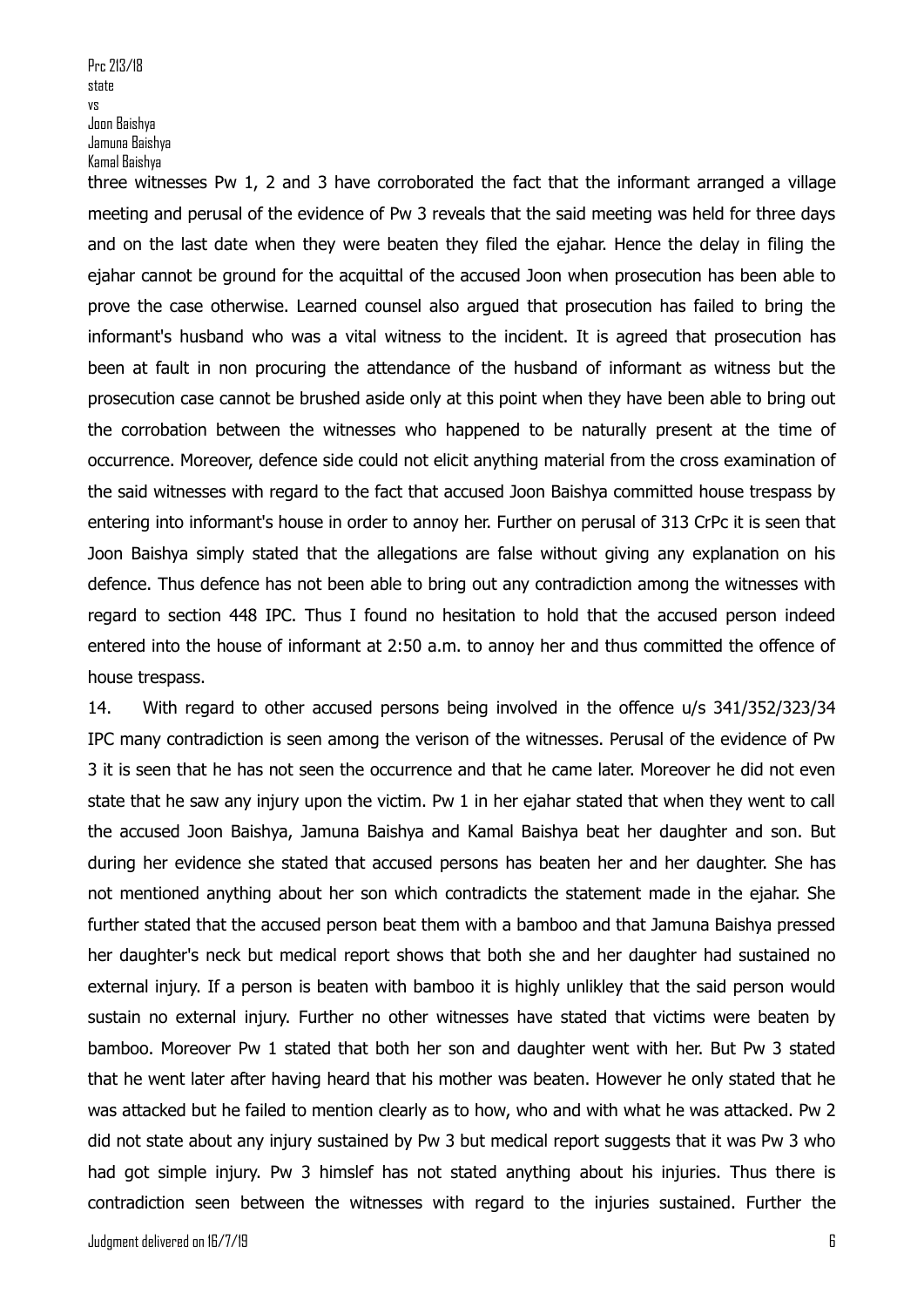presence of victim Barasha Baishya also could not be procured by the prosecution side who could have deposed the actual occurrence or atleast could have guided the court to ascertain as to what was actually happened. There is also no iota of evidence which suggests that the victims were wrongfully restrained in any manner.

15. Thereofore I am of the opinion that prosecution has not been able to prove the case beyond reasonable doubt against the accused person Kamal Baishya and Jamuna Baishya u/s 341/323/352/34 IPC and hence they are acquitted and set at liberty forthwith.

16. As already discussed that the prosecution has been able to prove the guilt of the accused person Joon Baishya u/s 448 IPC hence he is convicted under the said charge.

17. I have considered the provisions of Probation of Offender's Act, 1958. Having considered the nature and gravity of the offence and that accused person is not a habitual offender and he has not been previously convicted therefore the guilty accused person Joon Baishya is conferred with the beneficial provisions of Probation of offenders Act. I am also of the opinion that if accused person Joon Baishya is released on probation of good conduct it would give him an oppurtunity to reform himself.

18. Considering all aspects I hereby direct the release of the accused person Joon Baishya forthwith subject to a condition that he shall enter into a bond without surety of Rs 10,000/- to keep peace and good behaviour and not to commit offence for a period of one year failing which he shall be called upon to appear and recieve the sentence.

19. Their bail bonds furnished are extended for another period of six months as per the provision of section 437 A, Criminal Procedure Code.

20. Furnish a copy of judgment free of cost to the convict accused person.

21. Send a copy of the judgment to the learned District Magistrate, Nalbari

Given under my hand and seal of this court on this  $16<sup>th</sup>$  day of July, 2019.

Rubina Yasmin J.M.F.C. Nalbari